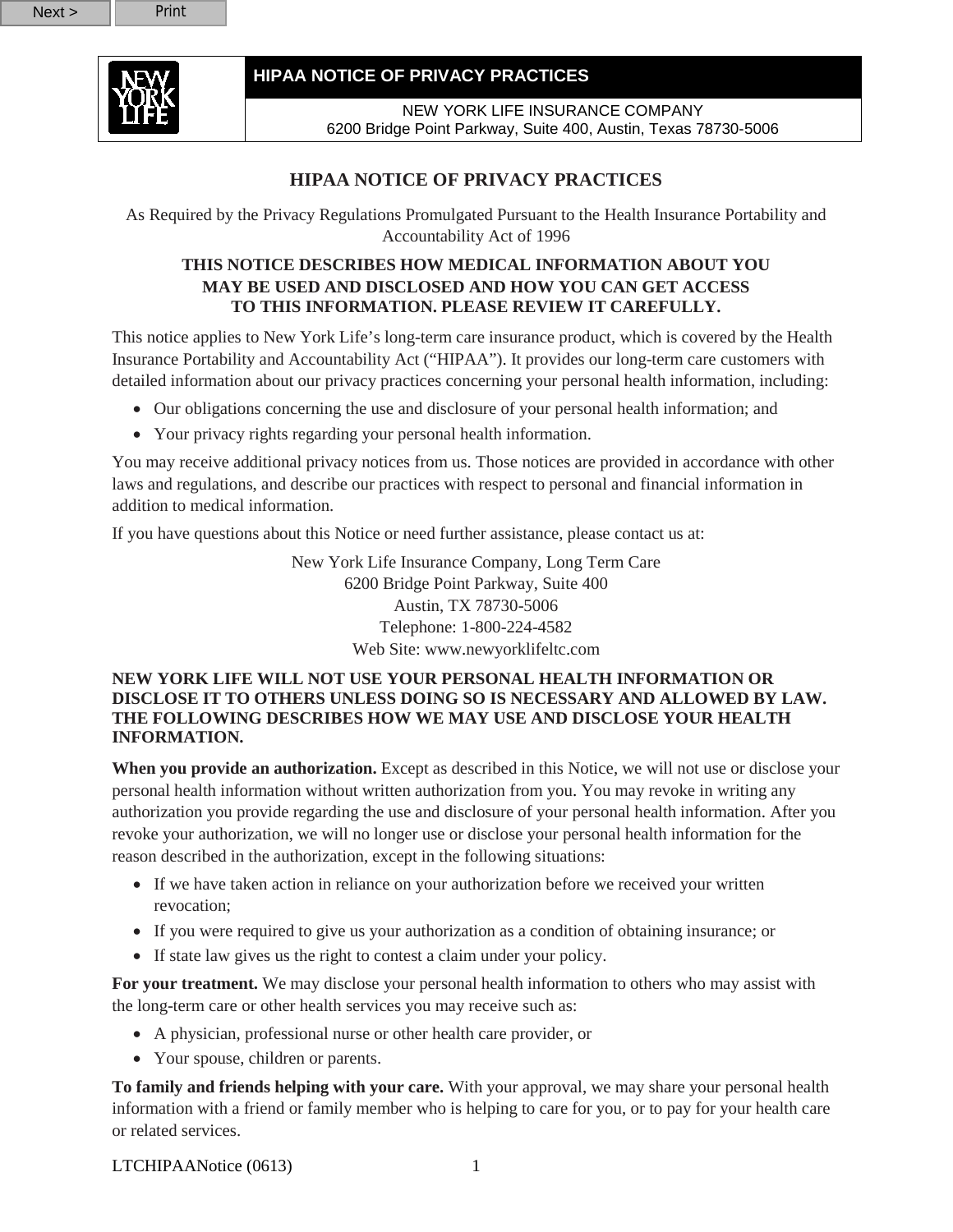

NEW YORK LIFE INSURANCE COMPANY 6200 Bridge Point Parkway, Suite 400, Austin, Texas 78730-5006

- If you are unavailable, incapacitated or facing an emergency medical situation, and we determine it is in your best interest, we may share limited personal health information with these individuals without your approval.
- If you have designated someone to receive information regarding payment of the premium on your policy, we will inform that person when your premium has not been paid.
- We may also share limited personal health information with a public or private entity that is authorized to assist in disaster relief efforts, such as to help us locate a family member or friend who may be involved in caring for you.

**To verify that covered services were provided or to obtain payment.** For example, we may contact your health care provider to certify that you received services, and we may request details regarding the services received to process and pay claims. We also may need to use your personal health information to obtain payment from third parties that may be responsible for your premium payments, such as family members.

**To provide quality products and services and operate our business.** Examples include providing customer service, underwriting your coverage, resolving claims and grievances, activities relating to the creation, renewal or replacement of an insurance policy, auditing, and ensuring compliance with HIPAA and other legal requirements. Be assured that in each instance we will use and disclose only the minimum information necessary to perform these functions.

**To ensure that our agents and contractors can perform required services.** As part of operating our business, we rely on our agents and on certain outside firms and individuals with whom we have entered into contracts. At times, we may need to provide your personal health information to one or more of these to assist us in ensuring your coverage or in connection with your payments or our business operations. Often, the information we disclose is limited to non-medical information such as billing status or the fact that you own a policy with us. The law treats this type of information as "health information," even though it does not refer to your health status or medical conditions. In all cases, we disclose only the minimum information necessary for these business associates to perform their responsibilities, and we require them to appropriately safeguard your information. Examples of these business associates include:

- Our licensed insurance agents
- Care assessment agencies
- Underwriting services
- Reinsurers
- Legal services
- Enrollment and billing services
- Claim payment and collection services

**So we may inform you of other benefits and services.** From time to time, we may consider your personal health information in determining whether to provide information to you concerning enhancements to your long-term care insurance policy or to offer enhancements to your current coverage as permitted by HIPAA.

**When required or permitted by law.** We may disclose your personal health information without your authorization when required or permitted by law such as:

- If required to do so by a court or administrative subpoena or discovery request;
- If we believe you to be a victim of abuse, neglect or domestic violence;

LTCHIPAANotice (0613) 2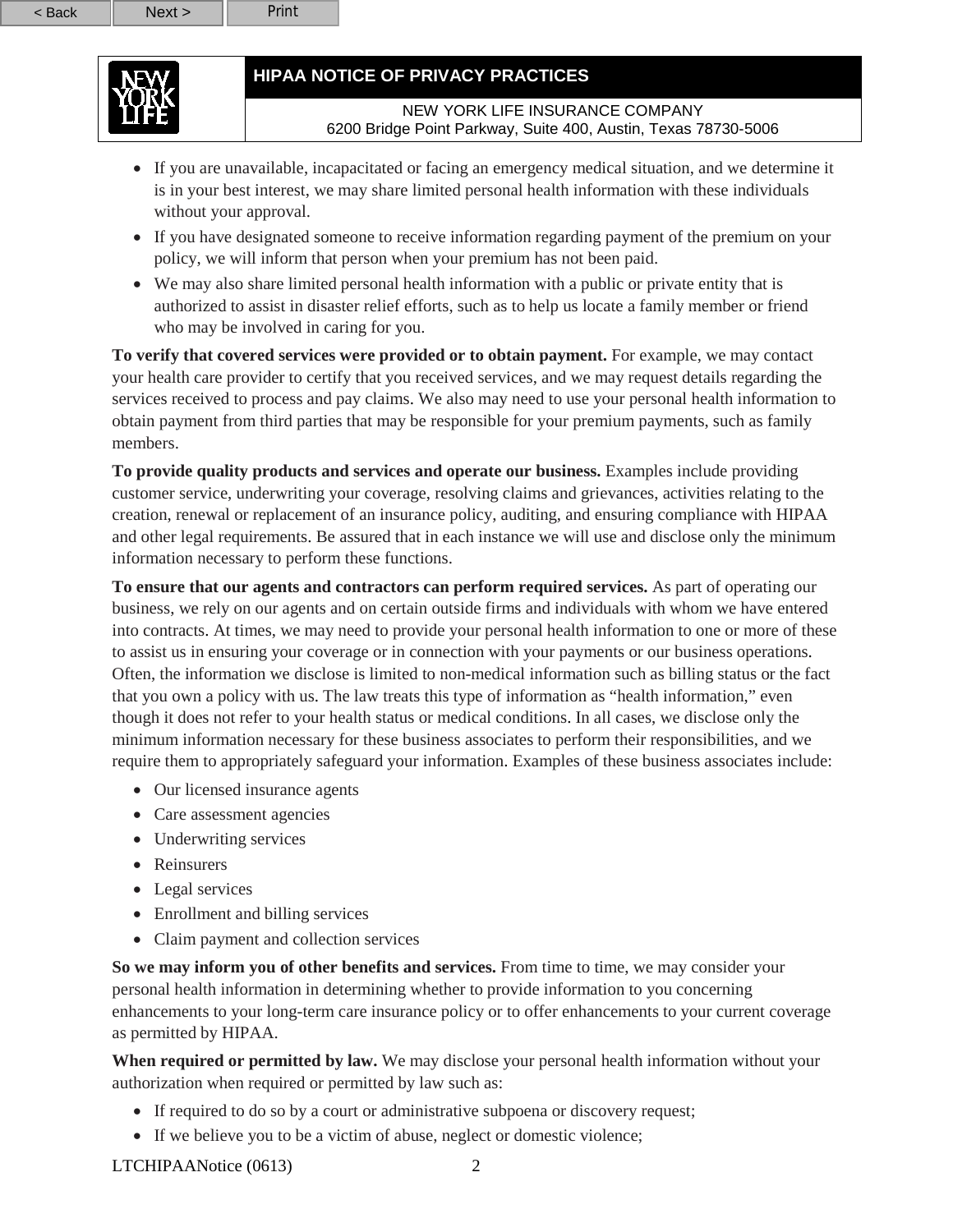### NEW YORK LIFE INSURANCE COMPANY 6200 Bridge Point Parkway, Suite 400, Austin, Texas 78730-5006

- As required by armed forces officials if you are a member of the military;
- To workers' compensation agencies if necessary for your workers' compensation benefit determination:
- If required or permitted by law to a government oversight agency conducting audits, investigations, or civil or criminal proceedings or to insurance regulatory authorities;
- To protect the public health, such as required reporting of disease or injury, and for required public health investigations;
- To law enforcement agencies or national security officials to help prevent fraud, unlawful activity, and to report crimes; or
- To a coroner or medical examiner, a funeral director, or for organ or tissue donation purposes.

**When your authorization is required.** Your prior written authorization would be required before we could use or disclose psychotherapy notes. We would also need to obtain your prior written permission if your personal health information were to be used for marketing or sales purposes.

**Your rights regarding your personal health information.** It is important to us that you understand that you have certain rights regarding the personal health information we maintain about you. To exercise any of your rights, just contact us at the location listed on the cover of this Notice.

You have the right to specify how we communicate with you. For instance, you may ask that we contact you at home, rather than at work. To make such a request, all you have to do is tell us your preferred means of communication; we will accept all reasonable requests.

## **You have the right to request a restriction on our use or disclosure of your personal health information.**

- To do so, just send a request in writing. Please provide specific details concerning the restrictions you are requesting. We will grant all reasonable requests. If we agree to a restriction, we are bound by our agreement except when otherwise required by law, in emergencies, or when the information is necessary for your treatment.
- We retain the right to terminate a restriction if we believe it is necessary and appropriate, but we will notify you before doing so.

**You have the right to inspect and/or obtain an electronic or hand copy of your personal health information.** This includes underwriting, payment and claim records, but does not include certain records such as psychotherapy notes or records prepared in connection with legal proceedings or fraud investigations. You may also send a written request designating another individual to receive your personal health information on your behalf. Written requests must be signed and dated by you or your personal representative and must clearly identify the individual to receive your personal health information and his/ her contact information. In the unlikely event that we do deny your request, you may obtain a review of our denial. We may charge a fee for the costs of copying, mailing, labor and supplies associated with your request.

**You may ask us to amend your health information if you believe it is incorrect or incomplete.** We are not required to make all requested amendments but will give each request careful consideration.

• Requests must be in writing, signed by you or your representative, and must state the reasons for the amendment.